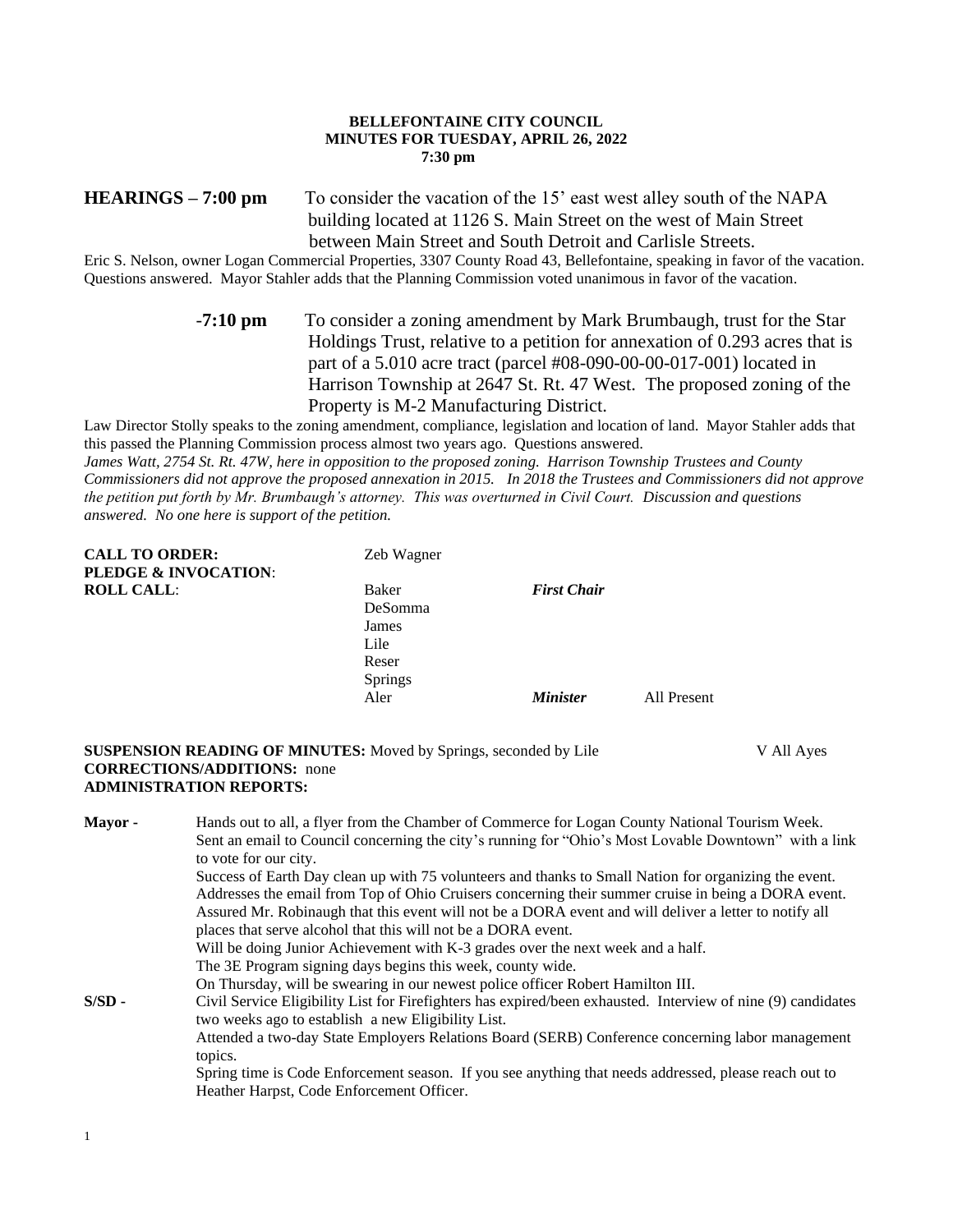|                       | Shares a rendering of new permanent signs designed for DORA.                                                      |
|-----------------------|-------------------------------------------------------------------------------------------------------------------|
|                       | Irving Ave, Madriver St. and Palmer Ave. reconstruction project for storm water will go out for bid this<br>week. |
| $Law -$               | Finance Committee met and were presented with a resolution (R22-34) that did not make the agenda.                 |
|                       | Also a Safety Committee resolution (R22-35) regarding the old McBeth School building.                             |
|                       | Planning Commission met on April 12 <sup>th</sup> and approved the proposed dedication for public purposes of     |
|                       | Public right of way for two (2) pieces of land for a development by Stone Key Corporation at Kelly Ct             |
|                       | and Kristina Dr. Asks that President Wagner set a hearing for potential acceptance, by the city, of two           |
|                       | pieces of land for Stone Key Corporation for purposes of dedication of public right of way.                       |
|                       | President Wagner sets a hearing for May $10^{th}$ at 7:15 pm.                                                     |
| <b>Auditor -</b>      | No report                                                                                                         |
| <b>Police Chief -</b> | On Friday, one hundred and seventy (170) 5 <sup>th</sup> graders were graduated for our DARE Program.             |
|                       | Logan County Law Enforcement Memorial will be held May 7 <sup>th</sup> at 11:00 am in Brown Park.                 |
|                       | The eligibility list is now at zero. Asks that Council have interested candidates call to schedule the            |
|                       | National Testing Network Test on line and get their application in by May. The physical agility test will be      |
|                       | held in June.                                                                                                     |
|                       | The department is applying for a Wellness Grant through the State of Ohio (R22-35). Applications will             |
|                       | open May $2nd$ . The project will be in collaboration with Mary Rutan Hospital to build a wellness program.       |
| <b>Fire Chief -</b>   | No report                                                                                                         |
| <b>Engineer-</b>      | Not present                                                                                                       |
| Parks & Rec-          | Not present                                                                                                       |
| <b>Economic Dev-</b>  | Shares email information received from the Building Industry Association concerning the housing shortage          |
|                       | in Marysville. Reminds Council that although we have positive housing momentum going, asks that it stay           |
|                       | at the forefront of our radar to attract more housing to our area for economic development.                       |

#### **REPORTS OF STANDING COMMITTEES:**

- **Finance –** Explained ordinances/resolutions on the agenda
- **Rules -** Explained ordinance/resolution on the agenda. The Rules Committee will meet on May 4<sup>th</sup> at 3:30 in Council Chambers to discuss fireworks and rezoning.
- **Safety -** Explained resolutions on the agenda. The Safety Committee met on April 18<sup>th</sup> at 6:00 pm regarding the recent installation of Flock cameras. Copies of committee meeting minutes were given to Council and Administration (copy att to Clerk's official minutes)
- **Utilities -** Explained ordinance on the agenda.
- **Streets -** No report
- **Sidewalks, Curbs & Parks -**No report
- **Audit –** No report

#### **COMMUNICATIONS FROM CITIZENS:**

## **INTRODUCTION OF ORDINANCES:**

### **1. ORDINANCES FOR 1ST READING**

22-27 A. AN ORDINANCE AUTHORIZING THE SERVICE-SAFETY DIRECTOR TO SEEK PROPOSALS AND/OR ADVERTISE FOR BIDS AND ENTER INTO CONTRACTS WITH THE SELECTED BIDDERS FOR THE CONSTRUCTION OF A WATER DEPARTMENT STORAGE BUILDING AND DECLARING AN EMERGENCY. **FINANCE**

3RR- Moved by Baker, seconded by James V All Ayes Passage-Adoption-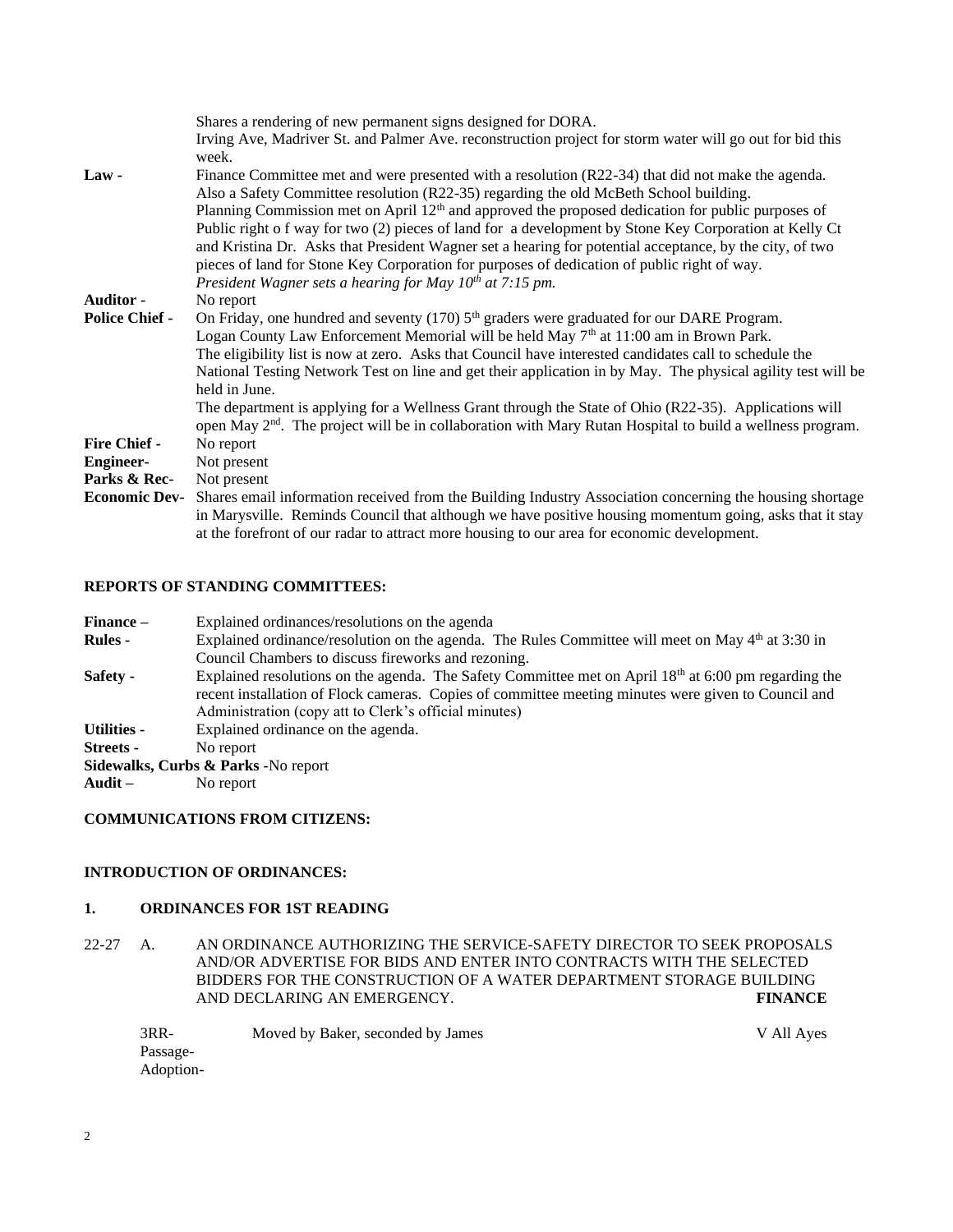22-28 B. AN ORDINANCE AUTHORIZING AND DIRECTING THE MAYOR AND/OR SERVICE-SAFETY DIRECTOR TO ENTER INTO A PARTNERSHIP AGREEMENT WITH THE BOARD OF LOGAN COUNTY COMMISSIONERS FOR PURPOSES OF APPLYING FOR A PY2022 COMMUNITY HOUSING IMPACT AND PRESERVATION (CHIP) PROGRAM GRANT FROM THE OHIO DEPARTMENT OF DEVELOPMENT (ODOD) AND DECLARING AN EMERGENCY. **FINANCE**

| 3RR-      | Moved by Baker, seconded by DeSomma | V All Ayes |
|-----------|-------------------------------------|------------|
| Passage-  | Moved by Baker, seconded by DeSomma | V All Ayes |
| Adoption- | Moved by Baker, seconded by James   | V All Ayes |

R22-29 C. A RESOLUTION ELECTING TO TAKE THE "STANDARD ALLOWANCE" OF UP TO \$10,000,000 AS THE AMOUNT OF REVENUE LOSS FOR USE FOR THE PROVISION OF GOVERNMENTAL SERVICES UNDER SECTION 603(c)(1)(C) OF THE AMERICAN RESCUE PLAN. **FINANCE**

|             | Adoption- | Moved by Baker, seconded by James                                                                                                                    | V All Ayes     |
|-------------|-----------|------------------------------------------------------------------------------------------------------------------------------------------------------|----------------|
| $R22-30$ D. |           | A RESOLUTION AUTHORIZING THE SERVICE-SAFETY DIRECTOR AND/OR FIRE CHIEF TO<br>EXECUTE ANY AND ALL DOCUMENTS NECESSARY TO APPLY FOR AND ACCEPT A STATE |                |
|             |           | EMS EQUIPMENT GRANT FOR 2022.                                                                                                                        | <b>FINANCE</b> |
|             | Adoption- | Moved by Baker, seconded by James                                                                                                                    | V All Ayes     |

22-31 E. AN ORDINANCE ACCEPTING APPLICATION FOR ANNEXATION OF CERTAIN TERRITORY/ REAL ESTATE TO THE CITY OF BELLEFONTAINE, OHIO, OWNED BY STAR HOLDINGS TRUST, LOCATED ON STATE ROUTE 47 WEST ADJACENT TO THE CITY OF BELLEFONTAINE, OHIO, ESTABLISHING ZONING CLASSIFICATION THEREFORE, AMENDING THE ZONING MAP AND DECLARING AN EMERGENCY. **RULES**

3RR- Moved by Reser, seconded by Springs V Ayes Baker, DeSomma, Lile, Reser, Aler-no

Passage-Adoption-

R22-32 F. A RESOLUTION AMENDING THE DOWNTOWN BELLEFONTAINE DESIGNATED OUTDOOR REFRESHMENT AREA PUBLIC HEALTH AND SAFETY REGULATIONS IN THE CITY OF BELLEFONTANE, OHIO. **RULES**

|           | Adoption- | Moved by Reser, seconded by DeSomma                                                                                                               | V All Ayes    |
|-----------|-----------|---------------------------------------------------------------------------------------------------------------------------------------------------|---------------|
| R22-33 G. |           | A RESOLUTION AUTHORIZING AND DIRECTING THE SERVICE SAFETY DIRECTOR AND/OR<br>POLICE CHIEF TO ACCEPT A GRANT FROM 2021 OHIO BODY-WORN CAMERA GRANT |               |
|           |           | PROGRAM.                                                                                                                                          | <b>SAFETY</b> |

Adoption- Moved by James, seconded by DeSomma V All Ayes

*Motion to waive the 48 Hour Notifications Suspension Ruled moved by* Baker, *seconded by* DeSomma *V All Ayes*

R22-34 H. A RESOLUTION SUPPORTING AN APPLICATION FOR OHIO BROWNFIELD REMEDIATION PROGRAM FUNDING FOR THE REMEDIATION AND DEMOLITION OF THE FORMER MCBETH SCHOOL LOCATED AT 715 W. CHILLICOTHE AVE., BELLEFONTAINE, OHIO 43311. **FINANCE**

| Adoption- | Moved by Baker, seconded by James                                                              | V All Aves |
|-----------|------------------------------------------------------------------------------------------------|------------|
|           | Motion to waive the 48 Hour Notifications Suspension Ruled moved by James, seconded by DeSomma | V All Aves |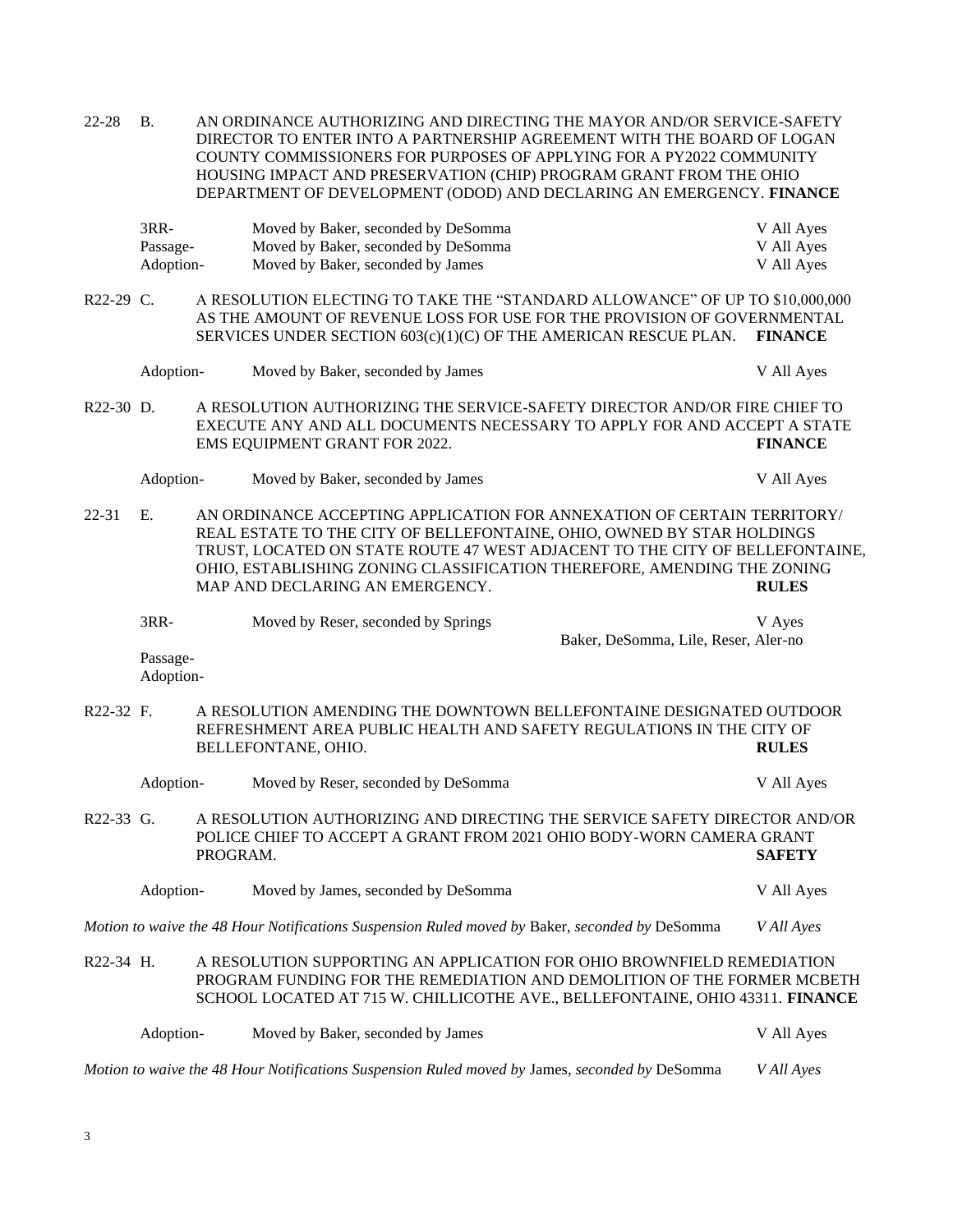R22-35 I. A RESOLUTION AUTHORIZING AND DIRECTING THE SERVICE SAFETY DIRECTOR AND/OR POLICE CHIEF TO APPLY FOR AND ACCEPT AN AMERICAN RECOVERY PLAN ACT GRANT FOR FIRST RESPONDER WELLNESS PROGRAM. **SAFETY** Adoption- Moved by James, seconded by DeSomma V All Ayes **2. ORDINANCES FOR 2ND READING** 22-19 A. AN ORDINANCE AUTHORIZING THE SERVICE-SAFETY DIRECTOR TO ENTER INTO CONTRACT FOR THE KNOWLTON, S. DETROIT AND WREN STREET WATERLINE REPLACEMENT PROJECT NO. 2022-01 AND DECLARING AN EMERGENCY. **FINANCE** 3RR- Moved by Baker, seconded by DeSomma V All Ayes Passage- Moved by Baker, seconded by James V All Ayes Adoption- Moved by Baker, seconded by James V All Ayes 22-20 B. AN ORDINANCE AUTHORIZING THE SERVICE-SAFETY DIRECTOR TO SEEK PROPOSALS AND/OR ADVERTISE FOR BIDS AND ENTER INTO CONTRACTS WITH THE SELECTED BIDDERS FOR THE 2022 SANITARY SEWER TIE-IN PROJECT AND DECLARING AN EMERGENCY. **FINANCE** 3RR- Moved by Baker, seconded by James V All Ayes Passage-Adoption-22-21 C. AN ORDINANCE AUTHORIZING THE SERVICE-SAFETY DIRECTOR TO SEEK PROPOSALS AND/OR ADVERTISE FOR BIDS AND ENTER INTO CONTRACTS WITH THE SELECTED BIDDERS FOR THE EAST SANDUSKY AND WOODLAND DRIVE BLUE JACKET CREEK IMPROVEMENT PROJECT NO. 2022-05 AND DECLARING AN EMERGENCY. **FINANCE** 3RR- Moved by Baker, seconded by James V All Ayes Passage-Adoption-22-24 D. AN ORDINANCE MAKING SUPPLEMENTAL APPROPRIATIONS AND AMENDING THE PERMANENT APPROPRIATIONS ORDINANCE FOR PURPOSES OF WATER DEPARTMENT AND DECLARING AN EMERGENCY. **FINANCE** 3RR- Moved by Baker, seconded by DeSomma V All Ayes Passage-Adoption-**3. ORDINANCES FOR 3RD READING** 22-18 A. AN ORDINANCE FOR THE PURPOSE OF AUTHORIZING THE MAYOR AND SERVICE SAFETY DIRECTOR TO NEGOTIATE AND ENTER INTO PROFESSIONAL SERVICE CONTRACT(S) FOR MULTI-YEAR ASSET MANAGEMENT FOR THE ENGINEERING, REPAIR, SUSTAINABILITY, WATER QUALITY MANAGEMENT AND MAINTENANCE OF WATER STORAGE TANKS AND APPURTENANT FACILITIES OWNED, OPERATED AND MAINTAINED BY THE CITY OF

BELLEFONTAINE, OHIO WATER DEPARTMENT, AND DECLARING AN EMERGENCY.

**UTILITIES**

| Adoption- | Moved by Springs, seconded by Reser | V All Aves |
|-----------|-------------------------------------|------------|
|           |                                     |            |